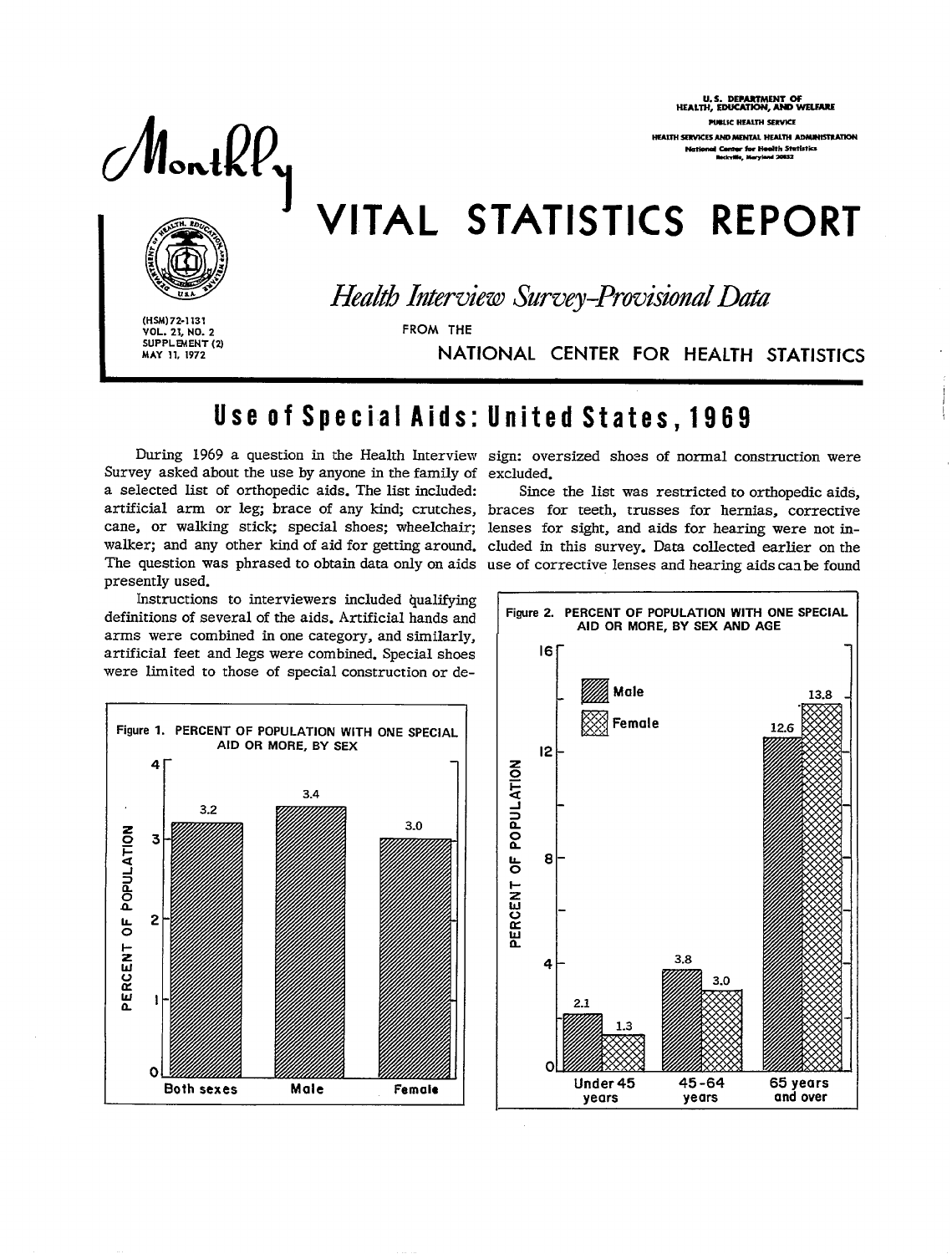@

|                                                                                                                                             |                                | Persons<br>not              | Persons using<br>special aids |                   |                                               |  |
|---------------------------------------------------------------------------------------------------------------------------------------------|--------------------------------|-----------------------------|-------------------------------|-------------------|-----------------------------------------------|--|
| Sex and age                                                                                                                                 | Population                     | using<br>aids               | 1<br>type                     | 2<br>types        | 3.<br>types<br>or more                        |  |
| <b>BOTH SEXES</b>                                                                                                                           | Number of persons in thousands |                             |                               |                   |                                               |  |
| All ages------------------------------                                                                                                      | 197,422                        | 191,196                     | 5,466                         | 587               | 173                                           |  |
| Under 45 years-------------------------------<br>45-64 years--------------------------------<br>65 years and over-------------------------- | 138,022<br>40,742<br>18,658    | 135,661<br>39,363<br>16,172 | 2,169<br>1,165<br>2,132       | 150<br>151<br>285 | $\pi$<br>62<br>69                             |  |
| MALE                                                                                                                                        |                                |                             |                               |                   |                                               |  |
| All ages -------------------------------                                                                                                    | 95,002                         | 91,814                      | 2,819                         | 286               | 82                                            |  |
| Under 45 years------------------------------<br>45-64 years--------------------------------<br>65 years and over--------------------------  | 67,609<br>19,402<br>7,990      | 66,161<br>18,674<br>6,980   | 1,324<br>621<br>875           | 94<br>81<br>112   | $\mathcal{R}$<br>$\tau$<br>$\star$            |  |
| FEMALE                                                                                                                                      |                                |                             |                               |                   |                                               |  |
| All ages---------------------------                                                                                                         | 102,420                        | 99,382                      | 2,647                         | 301               | 91                                            |  |
| Under 45 years -----------------------------<br>45-64 years-------------------------------<br>65 years and over--------------------------   | 70,413<br>21,339<br>10,667     | 69,500<br>20,689<br>9,192   | 845<br>545<br>1,257           | 56<br>71<br>174   | $\mathbf{r}_\mathrm{c}$<br>$\star$<br>$\star$ |  |
| BOTH SEXES                                                                                                                                  | Percent distribution           |                             |                               |                   |                                               |  |
| All ages ------------------------------                                                                                                     | $100.0$                        | 96.8                        | 2.8                           | 0.3               | 0.1                                           |  |
| Under 45 years ------------------------------<br>45-64 years---------------------------------<br>65 years and over------------------------- | 100.0<br>100.0<br>100.0        | 98.3<br>96.6<br>86.7        | 1.6<br>2.9<br>11.4            | 0.1<br>0.4<br>1.5 | $\kappa$<br>0.2<br>0.4                        |  |
| MALE                                                                                                                                        |                                |                             |                               |                   |                                               |  |
| All ages--------------------------------                                                                                                    | 100.0                          | 96.6                        | 3.0                           | 0.3               | 0.1                                           |  |
| Under 45 years -----------------------------<br>45-64 years---------------------------------<br>65 years and over-------------------------- | 100.0<br>100.0<br>100.0        | 97.9<br>96.2<br>87.4        | 2.0<br>3.2<br>11.0            | 0.1<br>0.4<br>1.4 | ÷<br>$\sim$<br>÷                              |  |
| FEMALE                                                                                                                                      |                                |                             |                               |                   |                                               |  |
| All ages----------------------------------                                                                                                  | 100.0                          | 97.0                        | 2.6                           | 0.3               | 0.1                                           |  |
| Under 45 years------------------------------<br>45-64 years---------------------------------<br>65 years and over-------------------------- | 100.0<br>100.0<br>100.0        | 98.7<br>97.0<br>86.2        | 1.2<br>2.6<br>11.8            | 0.1<br>0.3<br>1.6 | $\star$<br>$\star$<br>$\star$                 |  |

Table A. Population and number of persons with selected special aids and percent distribution of persons by number of aids used, according to sex and age: United States, 1969

 $\overline{\pi}$ 

in *Vital and Health Statistics*, Series 10, Nos., 35 and reported to have one or more of the special aids listed 53. Data from the 1971 questionnaire will include current data on the use of corrective lenses and hear-<br>ing aids.

noninstitutional population of the United States were

above. This figure represents 3.2 percent of the pop more males used a aids.<br>An estimated 6,226,000 persons in the civilian, and 3.0 percent for females. The use of special aids An estimated 6,226,000 persons in the civilian, and 3.0 percent for females. The use of special aids<br>nstitutional population of the United States were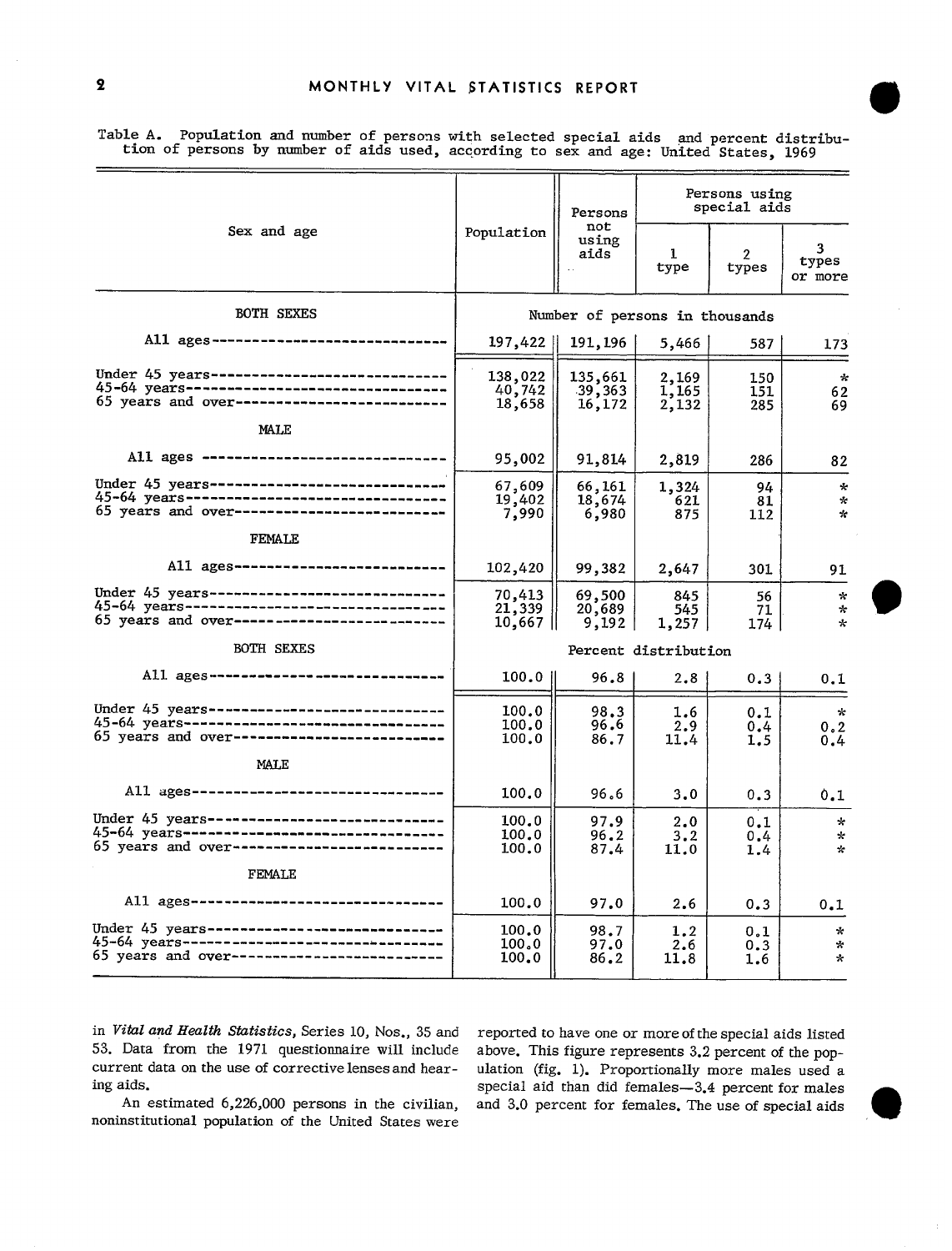|                                                                             | Special<br>shoes            |                               | Cane or<br>Brace<br>stick | Crutches                           | Wheel-<br>chair            | Walker                    | Artificial                    |                                         |                                         |
|-----------------------------------------------------------------------------|-----------------------------|-------------------------------|---------------------------|------------------------------------|----------------------------|---------------------------|-------------------------------|-----------------------------------------|-----------------------------------------|
| Sex and age                                                                 |                             | walking                       |                           |                                    |                            |                           | Leg<br>or<br>foot             | Arm<br>or<br>hand                       | Other                                   |
| BOTH SEXES                                                                  | Number of aids in thousands |                               |                           |                                    |                            |                           |                               |                                         |                                         |
| All ages-------                                                             | 2,377                       | 2,156                         | 1,102                     | 443.                               | 409                        | 404                       | 126                           | 46                                      | 140                                     |
| Under $45$ years-------<br>45-64 years----------<br>65 years and over----   | 1,620<br>444<br>313         | 94<br>444<br>1,618            | 518<br>363<br>221         | 147<br>158<br>137                  | 100<br>94<br>215           | 少<br>57<br>329            | $\star$<br>57<br>$\star$      | $\star$<br>$\star$<br>÷                 | 51<br>$\star$<br>$\star$                |
| MALE                                                                        |                             |                               |                           |                                    |                            |                           |                               |                                         |                                         |
| All $a$ ges---------                                                        | 1,282                       | 1,025                         | 618                       | 240                                | 179                        | 93                        | 104                           | ÷                                       | 80                                      |
| Under $45$ years-------<br>45-64 years----------<br>65 years and over----   | 994<br>194<br>94            | 67<br>233<br>725              | 306<br>219<br>94          | 94<br>79<br>67                     | 71<br>÷<br>65              | $\star$<br>÷<br>73        | $\star$<br>49<br>$\star$      | $\star$<br>÷<br>÷                       | $\star$<br>$\mathbf{x}$<br>$\star$      |
| FEMALE                                                                      |                             |                               |                           |                                    |                            |                           |                               |                                         |                                         |
| All $ages$ ---------                                                        | 1,095                       | 1,131                         | 483                       | 202                                | 230                        | 311                       | ÷                             | ÷                                       | 60                                      |
| Under $45$ years-------<br>45-64 years----------<br>$65$ years and over---- | 625<br>250<br>220 I         | $\mathcal{R}$<br>211<br>893 I | 212<br>144<br>128         | 54<br>79<br>70                     | $\mathcal{R}$<br>51<br>150 | ∗<br>$\star$<br>257 I     | $\kappa$<br>$\star$<br>* I    | $\star$<br>÷<br>$\star$                 | $\star$<br>$\star$<br>$\star$           |
| BOTH SEXES                                                                  |                             |                               |                           | Percent of population using an aid |                            |                           |                               |                                         |                                         |
| All $a$ ges-------.                                                         | 1.2                         | 1.1                           | 0.6                       | 0, 2                               | 0.2                        | 0, 2                      | 0.1                           | 0.0                                     | 0.1                                     |
| Under 45 years -------<br>45-64 years ----------<br>$65$ years and over---- | 1.2<br>1.1<br>1.7           | 0.1<br>1.1<br>8.7             | 0.4<br>0.9<br>1.2         | 0.1<br>0.4<br>0.7                  | 0.1<br>0.2<br>1.2          | $\star$<br>0.1<br>1.8     | $\star$<br>0.1                | $\star$<br>$\star$<br>$\mathcal{R}$     | 0.0<br>$\star$<br>$\mathbf{k}$          |
| MALE                                                                        |                             |                               |                           |                                    |                            |                           |                               |                                         |                                         |
| All $a$ ges ---------                                                       | 1.3                         | 1.1                           | 0.7                       | 0.3                                | 0.2                        | 0.1                       | 0.1                           | $\star$                                 | 0.1                                     |
| Under $45$ years-------<br>45-64 years ---------<br>$65$ years and over---- | 1.5<br>1.0<br>1.2           | 0.1<br>1.2<br>9.1             | 0.5<br>1.1<br>1.2         | 0.1<br>0.4<br>0.8                  | 0.1<br>*<br>0.8            | $\mathcal{R}$<br>*<br>0.9 | ∗<br>0.3<br>÷                 | $\mathbf{x}$<br>$\mathbf{x}$<br>$\star$ | $\pi$<br>$\star$<br>$\mathbf{x}$        |
| FEMALE                                                                      |                             |                               |                           |                                    |                            |                           |                               |                                         |                                         |
| All $a$ ges---------                                                        | 1.1                         | 1.1                           | 0.5                       | 0.2                                | 0, 2                       | 0.3                       | $\mathcal{L}_{\mathcal{C}}$   | $\star$                                 | 0.1                                     |
| Under 45 years -------<br>45-64 years----------<br>65 years and over----    | 0.9<br>1.2<br>2.1           | $\mathcal{R}$<br>1.0<br>8.4   | 0.3<br>0.7<br>1.2         | 0.1<br>0.4<br>0.7                  | $\star$<br>0.2<br>1.4      | $\star$<br>$\star$<br>2.4 | $\mathcal{R}$<br>$\star$<br>÷ | ∗<br>☆<br>÷                             | $\mathcal{R}$<br>$\sim$<br>$\mathbf{x}$ |

Table B. Number of persons using special aids and percent of population using an aid by type of aid, according to sex and age: United States, 1969





increased with age (fig. 2). Table A shows that of those persons requiring the use of special aids, the greatest percentage didnot require the use of multiple aids but were able to meet their needs with the use of a single aid.

Special shoes were the most frequently used aid of any listed in table B. A cane or walking stick was the next most frequently used aid. In general, the highest percentage of use of special aids occurred among persons aged 65 years and over.

3